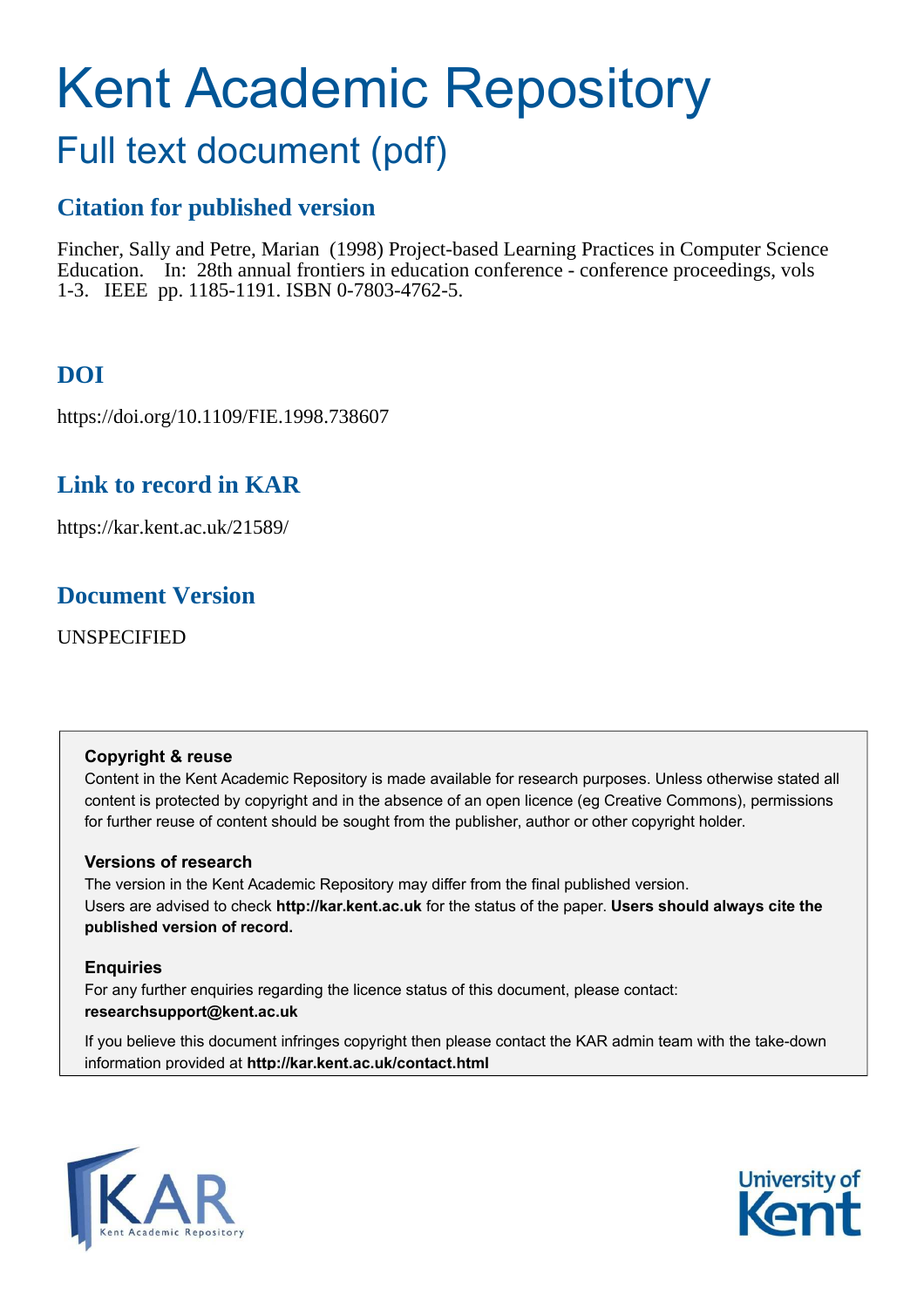#### **Project-Based Learning Practices in Computer Science Education**

*Sally Fincher, Computing Laboratory, University of Kent at Canterbury, Canterbury, Kent, England Marian Petre, Centre for Informatics Education Research, Open University, Milton Keynes, England*

*Abstract - The EPCoS project (Effective Projectwork in Computer Science) is working to map the range of projectbased learning practices in UK Higher Education and to generate insights into what characterizes the contexts in which particular techniques are effective.*

*In assembling a body of authentic examples, EPCoS aims to provide a resource that enables extrapolation and synthesis of new techniques. To allow educators and researchers to mine this material, EPCoS is systematizing it within a template-based catalogue, augmented with indexing and abstracting devices. Moreover, EPCoS is examining the process by which practices are transferred between institutional contexts, with a view to identifying effective models of the transfer process. Three key elements of transfer are the identification of appropriate practices, the selection of a practice for a purpose, and the integration of a chosen practice into the existing culture.*

*Structured resources and process models are essential tools for supporting responsiveness in the current climate of continual change: the rapid development of computer technology is demanding new range and flexibility in project work, and EPCoS's mapping of project-based teaching allows practitioners to respond to these changes. This is one context in which educational research into how projects work can generalize to professional practice.*

#### **Introduction: Why project work matters**

The Computer Science (CS) academic community regards group project work as an essential component of any degree; the discipline's professional societies world-wide emphasize project and group work as preparation for professional practice. Project work is recognized as having many educational and social benefits, in particular providing students with opportunities for active learning.

Yet managing project work is problematic, because Computer Science projects are:

- *expensive*, demanding considerable supervision as well as technical resources;
- *complex*, marrying design, human communication, human-computer interaction, and technology to satisfy objectives ranging from consolidation of technical skills through provoking insight into organizational practice, teamwork and professional issues, to inculcating academic discipline and presentation skills;
- *continually demanding*, set in the context of a rapidly changing technology which affects technical objectives and demands ever-evolving skills in both students and supervisors. In a young and changing discipline, some aspect of project work is questioned in almost every institution.

Most Computer Science departments incorporate project work into their degrees, and many have evolved imaginative and effective ways of managing student projects (and evolved away from unsatisfactory and less cost-effective practices), but most of this educational development is done in isolation. The lessons learned in a particular institution are rarely generalized, and the good practices are rarely disseminated, because differences in constraints and requirements of different departments make it difficult to determine if someone else's good idea is actually a good, practical match for one's own needs. CS educators swap experiences in a variety of ways—at conferences and workshops, via newsgroups and discussion lists—but real, practical transfer requires more than anecdote. The EPCoS [1] project (Effective Projectwork in Computer Science) aims to get beyond anecdote:

- to amass a collection of experiences of project work from a range of institutions;
- to systematize the collection in a way that makes it easier to access and compare experiences their particular characteristics, and in this way to make it easier to transfer practice between institutions;
- to realise techniques for transferring project work practices between institutions, and to execute and evaluate such transfers.

Thus, we aim to provide relevant and *usable* information for CS academics who are interested in changing/improving their current project work practices. This paper discusses work-to-date, focussing on active learning in project work, the "catalogue" of project work experiences, its presentation and implementation, and our models of transfer.

#### **Active learning within project work**

The concept of "active learning" has been described and outlined by some of the seminal educationalists of this century - Rousseau, Piaget and Dewey amongst them. It remains the case, however, that these thinkers and writers were principally concerned with the child, and therefore with child-centred education; their interest strayed very little beyond the primary (kindergarten) and secondary (highschool) level and the territory of tertiary (college) education was left largely uncharted by them. Consequently, it is not surprising to read that "… educators' use of the term 'active learning' has relied more on intuitive understanding than a common definition" [2]. However far from the originating impulse the concept of active learning is from the average college student, though, the concept of "project work" is much closer — both to the educational theory and to the practice itself, as delivered and as experienced. One of the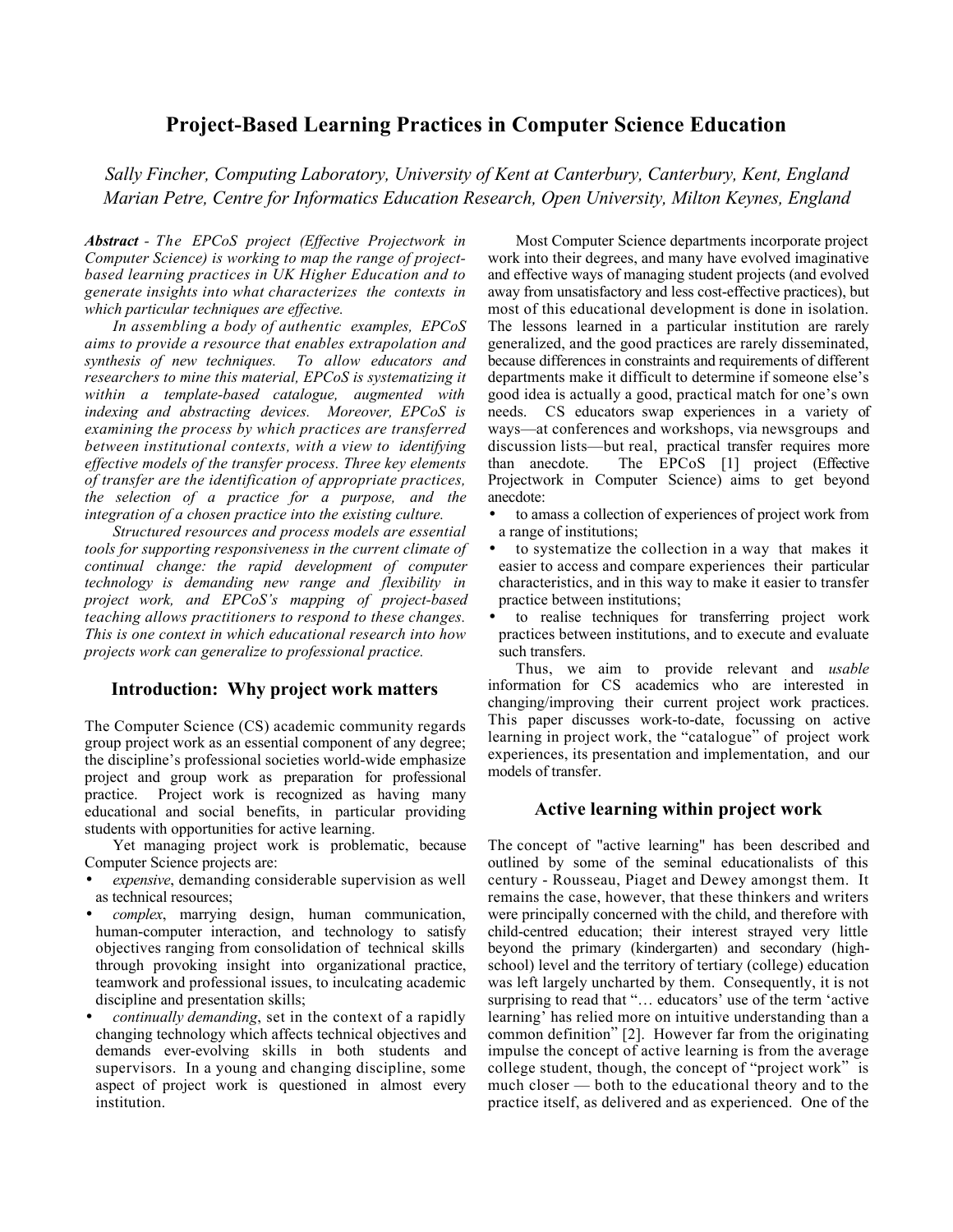early proponents of "active learning", W. H. Kilpatrick (a graduate student of John Dewey's), wrote a treatise in the *Teachers College Record* in 1918 entitled the *Project Method* (which resulted in 60,000 reprints) [3]. In this article, he described the project method as "a purposeful activity carried to completion in a natural setting". Even today, with practical and practicing educators who have never heard of him, this definition seems to describe their intent. More interestingly, for our purposes, it also seems to match the interests, inclinations and requirements of the professional bodies responsible for accrediting the education of future professionals and the (rather less defined) body known throughout the academic world as "Industry".

For teachers, project work appears to have a dual purpose within the curriculum [4]. First, it is included to provide an opportunity for students to synthesise the knowledge they have gained elsewhere in the course. This is especially true of the "capstone" project, but it is also the case with other, lower-level uses of the method. Second, it is included "because it mirrors the requirements of Industry." Project work has always been conceived (however fuzzily) as a mechanism to enable Active Learning in students. The motives within CS disciplinary community are more openly articulated in such phrases as "requiring the students to situate the problem within a context", "to examine the problem-space as well as the problem", "to provide a real-world situation". These viewpoints seem to embody the aspect of Active Learning theory which situates learning within the "real world" or in a context as close to the "real world" as possible (a strong thread in the literature is that of the societal relevance of learning). This has led to many extensions of academic practice to encompass ever more genuine examples of "real world" practice — the most extreme UK example of which is the "sandwich" year, in which a student studies at a University for two years, spends a year working for an employer, then returns to the University for a final year of study before earning the degree. There are also other, more modified, examples of this which try to simulate the experience of working, and therefore stimulate the involvement, which characterises active learning [5].

 However, Active Learning is not only the mechanism (for teachers) whereby students can demonstrate knowledge; it can also be the method (for learners) by which they acquire knowledge. This is a very different thing, and a thing less commonly appreciated by educators. It is noticeable however, that many students enjoy the active learning practices embedded in project based learning. Indeed, a common teachers' lament is that they find project work so engaging that they spend a disproportionate amount of time (in regard to the amount of marks the activity carries) to the detriment of other courses and other modes of study. And yet, of all the modes of learning current in Higher Education, it is this project-based active learning which most closely models professional practice in "Industry".

If Active Learning is both desirable and central to projectwork aims and practices it is nevertheless impossible to require, difficult to engender and problematic to transfer success from one situation to another. We have, in the work of EPCoS, spent considerable time and effort considering such intangible aspects of successful teaching practice (as exemplified by the example of Active Learning and projectwork), ways in which they may be captured and conceptual frameworks in which they might be placed. We describe our axioms, progress and achievements to date in the rest of the paper.

#### **General description of the work of EPCoS**

The EPCoS consortium was founded and funded under the UK *Fund for Development of Teaching and Learning* (FDTL). The aims of FDTL are:

- to stimulate developments in teaching and learning
- to secure the widest possible involvement of institutions in the take-up and implementation of good teaching and learning practice.

Within these over-arching criteria EPCoS concentrates on a mode of delivery within a curriculum. As a ten-partner consortium, we already had access to a range of examples and experience in this area. However, there was no scale against which we could judge how standard any given experience was. Consequently our first phase of activity was devoted to collecting detailed information on where and how projectwork was included in CS courses (via the Template and made available to the wider community through the Catalogue and Atlas). Our second phase was to extract best practices from this corpus and prepare them for transfer to other institutional contexts. Our third phase will be to undertake such transfers with a view to identifying effective models of that process.

To maximise the efficiency and effectiveness of our work, each partner in the consortium adopted a specific aspect on which to concentrate, addressing eight axes of practice within projectwork: technical outcomes, allocation, management models, assessment issues, negotiated learning contracts, large team projects, integrating project and curriculum, and non-technical or 'professional' issues. Each of the consortium partners is examining one axis through analysis of the catalogue material, and our products (especially the Atlas) have been organized to reflect the eight axes.

Within our investigation of these aspects the question is not whether CS educators are consciously articulating a body of educational theory in their teaching, but rather whether what they are doing *works* — for whatever reason. We believe that we can demonstrate a reasonable theoretical model which encompasses the practice (virtually universal within the CS curriculum) of project work, but that alone will not encourage any educator to adopt (or drop) it. What gives the practice of project work its currency is the demonstrable results — and these may be ascribed to many causes [6].

Our aim encompasses both the tangible and intangible; to make available sufficiently detailed descriptions of practice so that projectwork experience within the CS community is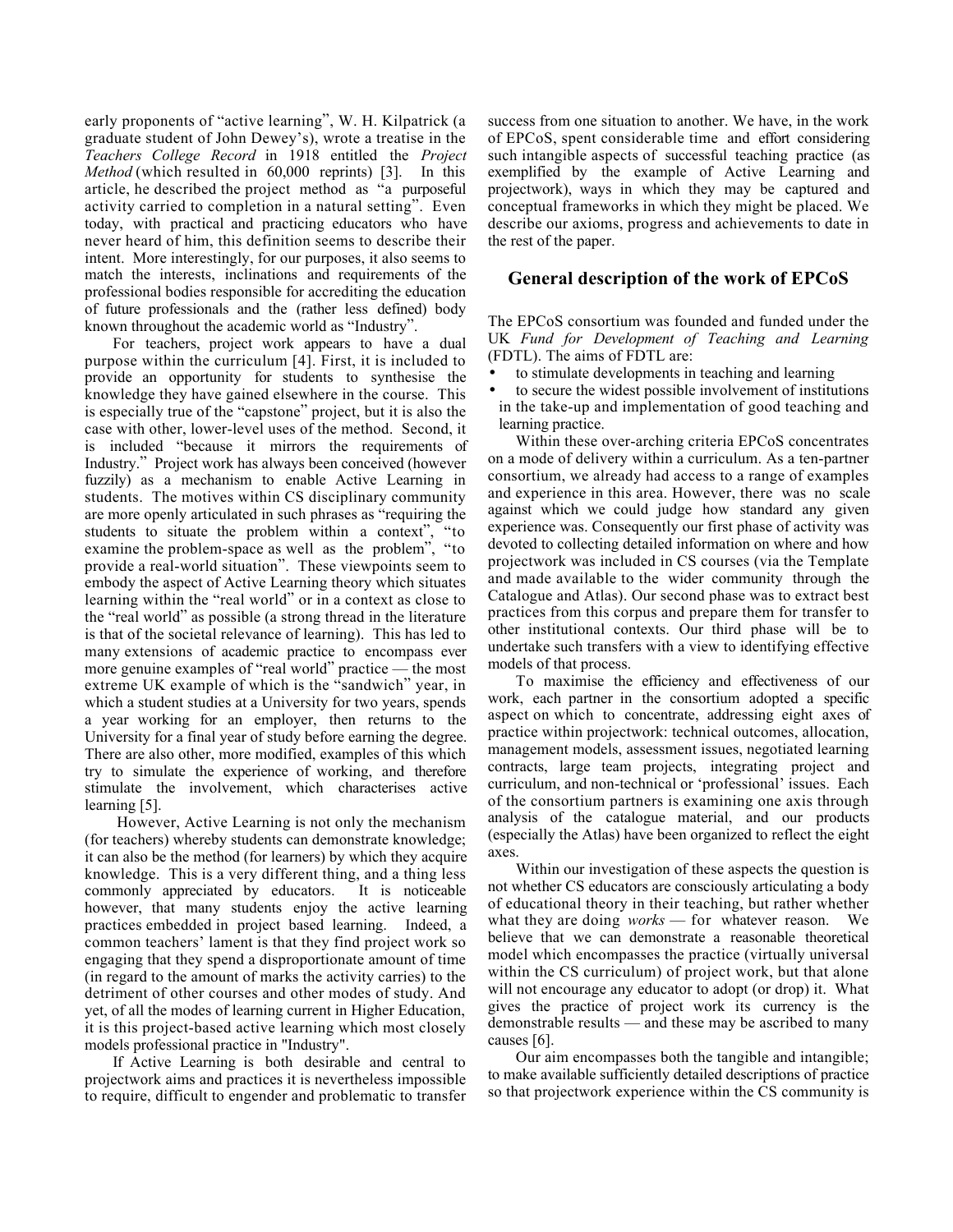captured and to articulate the underlying approaches which will allow practices to be transferred with success.

#### **EPCoS Products you can touch: The Template, the Archive, the Atlas & the Catalogue**

The first phase of work (to April 1998) has been to solicit, collect and collate project work experiences from universities throughout the UK (aiming for input from all of them). The project's funding necessitates a national focus, but the collection also includes experiences of international colleagues. Because it is based on systematically-collected data organized in accordance with a standard "Template", the collection provides comparability of practice by its configuration. The material captured by the template includes both quantitative and qualitative descriptions of existing practices. This template-based data is collated in three forms:

- i) an "Archive", the complete Web database of projectwork instances, with links to any supplementary material, either electronic or paper-based;
- ii) an "Atlas", an abstraction of the data archive in tabular form which allows easy identification of patterns of practice; and
- iii) a "Catalogue", a representative collection of projectwork practices produced in comparable form and set in a conceptual framework.

The aim is to provide efficient, flexible access to the data we collate, making it is straightforward to pick out and compare particular aspects of many examples.

#### **The Template**

The template is derived from an analysis of how educators describe their practices to each other, and what information they use to characterize their project work. It covers aspects of scale, context, learning objectives, project management structure, assessment basis and mechanisms, history and evolution of practices, parameters pertaining to group projects, and self-assessment of the experience with the particular 'instance' of project work.

The template, a questionnaire of about 100 open, shortanswer questions, elicits quantitative responses (e.g., number of students per project, duration of project in hours, expected staff contact hours, failure rates) and qualitative responses giving information about the 'published' character of the project work (e.g., learning objectives, pre-requisites, assessment criteria), the teaching and institutional context (e.g., the motivation for running the project in its current form, whether aspects like teamwork or project management are taught explicitly, whether the emphasis is on the product or the process, whether the project is part of a course accredited by a professional body), the history (e.g., how expected technical outcomes have changed over time), and reflection on experience (e.g., whether there are any groups of students for whom the set-up works particularly well or poorly, perception of success).

#### **The Archive**

The Archive is simply a Web database of all of the data collected, giving pointers to any supplementary material (e.g., project notes, assessment schemes, instructions to students, course booklets, etc.) provided by the contributing institutions. The Archive is augmented by simple and adaptable (i.e., unassuming) search, select and sort tools, including:

- simple **selection** tools which will abstract material by 'instance' or by template question (across every instance in the database);
- a simple keyword **search** mechanism, so that answers to template questions can be extracted by topic or theme;
- a **profiling** tool: enquirers can fill in an on-line form which allows them to request a shortlist of instances which display certain characteristics.

#### **The Atlas**

The Atlas is an encapsulation of the template data in tabular form. Its first release was as a 60cm by 85cm poster showing 54 instances. The instances (columns) are grouped as individual and group projects, and sub-grouped in terms of year of presentation. The abstracted questions (rows) are grouped in themes or aspects (e.g., scale, context, supervision, assessment). This form assists familiarity with the 'shape' of the data and provides at-a-glance comparability between practices. For example, one can scan the 7 lines of the 'scale' section and gain an impression of the range of project sizes, durations, staff resource, and student numbers. Or one might ask particular questions, like "Who else uses log books?", and count 'tick marks' across the relevant row.

The short-answer template questions are abstracted into numeric or yes/no questions, with answers reflected in the table as numbers or ranges, or as symbols for yes/no/where appropriate/not applicable/not specified. Hence, some template questions transfer directly to the Atlas (e.g., number of students per project), whereas others require simplification or translation. For example, the template question requesting a list of deliverables is translated into a list of typical deliverables (based on the collected data), with 'tick marks' for those used in the given instance. The lists of learning objectives (covered in the template in several questions) have been analysed for components and are reflected in the Atlas under specific yes/no questions such as "Do you address any professional issues?" and "Are there non-technical learning objectives?"

While it is a useful overview tool, this form of data presentation is attended by two cautions. First, any encapsulation involves abstraction (i.e., selection and simplification), and the symbols we employ neither capture nor convey the richness and complexity of the original data. Second, the Atlas is only concerned with the template-based material and does not (indeed, cannot) encompass the diversity of our additional qualitative evidence. Hence we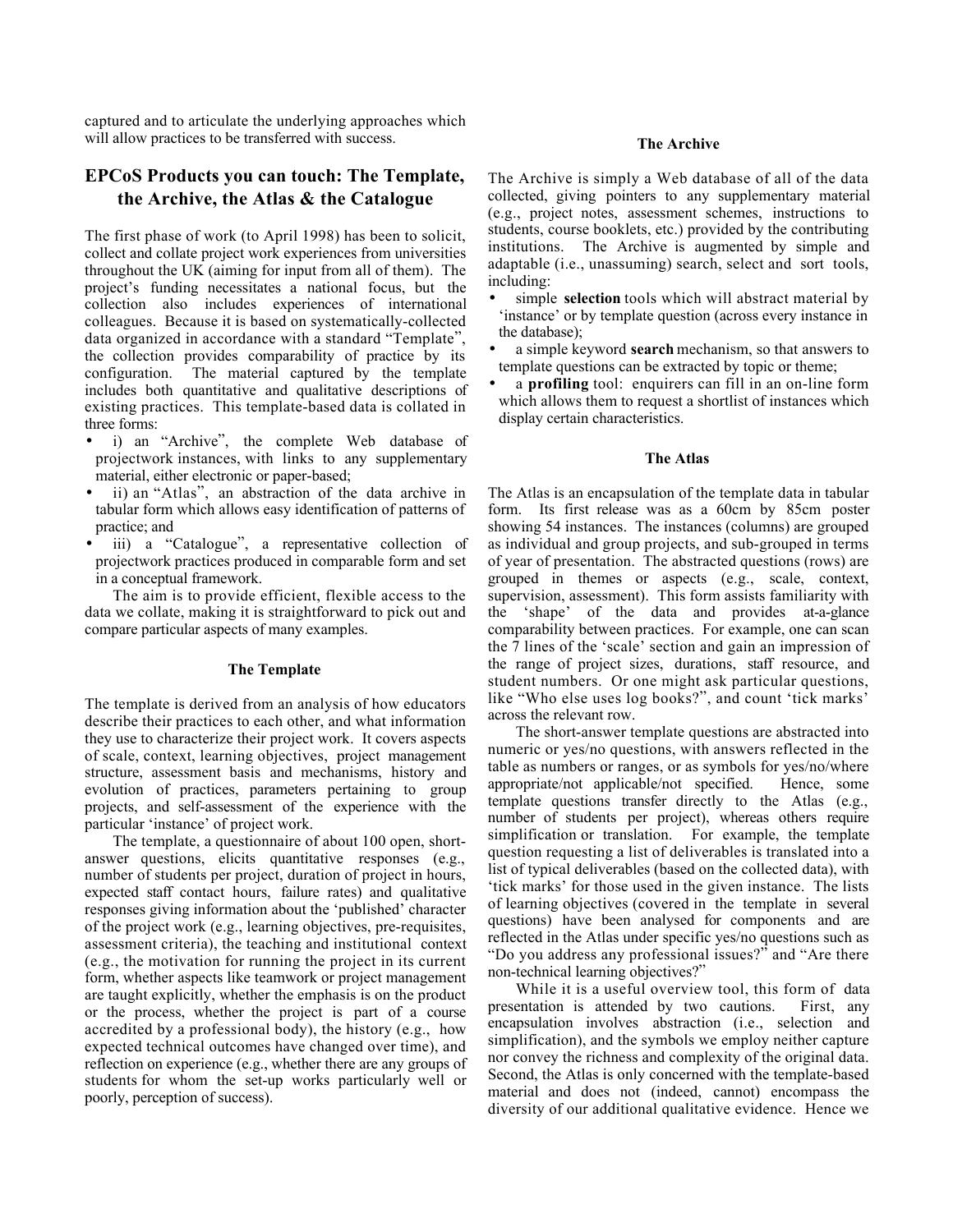conceive the Atlas as a preliminary tool, leading into the more complete Archive data.

#### **The Catalogue**

The Catalogue contains and extends the Atlas; it draws representative examples from the full data Archive in order to illustrate the range of projectwork practice in CS. The aim of the Catalogue is to bring the instances to life by associating them with project "war stories" which add vividness and provide human perspective — and to situate the material in a conceptual framework to support reflection. Hence, the Catalogue material encompasses in-depth case studies of standard, unusual or innovative practices, illustrated with anecdotes of frequently-occurring situations. This evidential and anecdotal material is supplemented by short, reflective essays. The Catalogue facilitates access by cross-referencing the Atlas data (where practicable and appropriate) and hence the raw Archive data.

#### **Uses**

In assembling a body of authentic examples, EPCoS aims to provide a resource that enables extrapolation and synthesis of new techniques. We hope to present enough contextual detail to enable the CS academic to recognise and "know" the instances presented and thus engage with the material and draw insights from it — and simple, effective access to make exploration and comparison feasible. The resources are designed to be readily accessible to CS educators, who may use them to generate generalizations, to identify emergent patterns, to understand their own practice (or that of a given institution) in the context of the practice of the sector, to identify interesting differences in practice, to seek new perspectives and hence to 'get out of the box' of existing thinking.

The particular advantage of presenting techniques in context lies in the assessment of 'fitness for purpose'. Good pedagogy is not just good ideas, but good ideas that fit within educational contexts, with their unavoidable constraints. The catalogue can assist academics in understanding the cultural and organizational factors that make an idea effective in practice, e.g., figuring out for a given technique what characterizes the instances in which it succeeds, and how those are distinguished from the instances in which it fails (e.g., a technique that works well with finalyear students may fail with first-year students, or a change in assessment method may make a technique less relevant).

The availability of such a large amount of data is unusual in UK CS education. The material has been collected primarily to assist pedagogic development, and the presentation is designed to assist and support the practitioner. However, it would be simple-minded to overlook the suitability of this body of material for mining by other educational researchers.

#### **Why use technology?**

People exchange "war stories" routinely and without much effect; technology makes it possible to make use of that experience in a systematic, intelligent way. The uses described above rely on the presentation of a large corpus of examples in a systematic and comparable form; technology makes it easier to bring such a catalogue to life, to 'make sense' and 'make meaning' from an otherwise apparently disparate set of anecdotes. Fast and flexible search, select, and sort tools make it feasible to compare a large number of factors for a large number of examples, in order to try to analyse what characterizes 'fitness for purpose'. The template gives us the form for comparison; technology gives us the tools to make comparison — and juxtaposition relatively easy and quick, in a domain in which practitioners are pressed for time and attention.

We need to make our data available before it can be used in any way at all. The World-Wide Web (WWW) is an attractive vehicle: cheap, robust (enough), widely available, and with a familiar interface. Simple WWW tools are relatively simple to construct, and simple tools can be enough, as long as they support a clearly defined need. Acknowledging that we cannot anticipate all uses that might be made of the Catalogue, we have erred toward building simple and adaptable  $(i.e.,$  unassuming) tools, rather than providing a more sophisticated, and therefore constraining, toolset.

An unexpected feature of the data collection has been the quantity of "supplementary material" which institutions have provided. Where possible (respecting requested anonymity), we have annotated the database to indicate this supplementary material and, where possible, included it. However, a more thorough (and beneficial) use of the technology would be to extend the database to a genuinely distributed resource, with each contributing institution annotating its entry with locally-held materials. In this way, the unifying mechanism of the categorisation would be preserved, and the utility of the data greatly enhanced. (Although this would also bring the attendant problems of coping with an evolving distributed resource.)

#### **EPCoS Products you can't touch: Models of Transfer & Explication of Context**

#### **Models of Transfer**

Our large-scale data collection is part of a broader effort to encourage productive discourse about project work within the CS academic community. The consortium engages in discussion (and the consequent sharing of information) via electronic media, and it holds face-to-face workshops to encourage mutual dissemination of information about project work within Computer Science. Hence, we encourage the exchange of anecdotal evidence which adds vividness and provides perspective on the evidentially-based information collected using the templates. We also seek insight about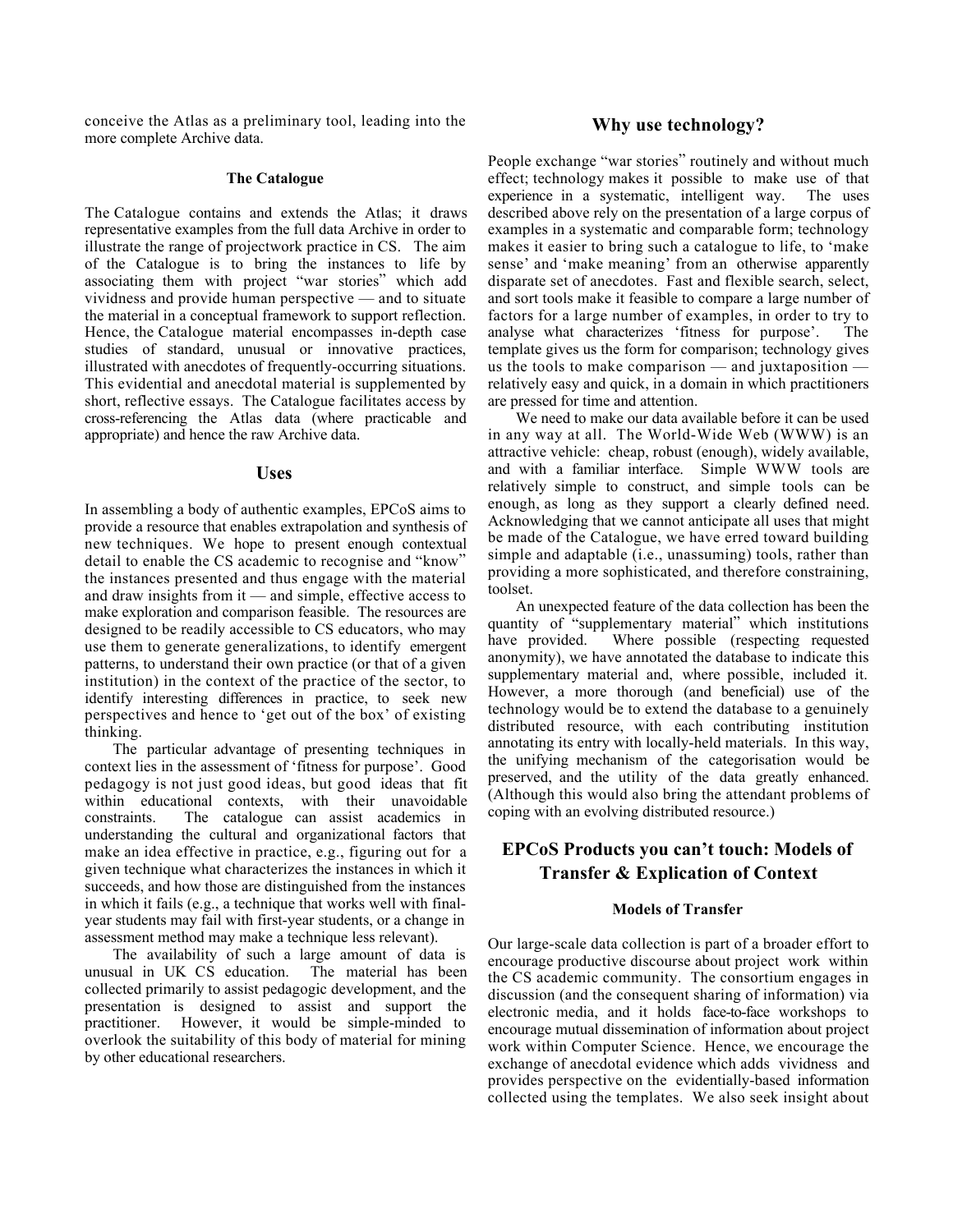subtle factors that affect success in applying practices, in order to develop better methods for transfer. To this end, as well as working on products in the first phases, the EPCoS consortium has also been working to identify and characterise the processes which lead to an effective use of the material we collect.

It appears that transfer of practice between institutions is rare. When such activity does occur, it is almost always based on chance factors such as personality and opportunity. The project is trying to make it easier to adopt practices from elsewhere, not just by making it easier to find out what other institutions are doing that may be of interest, but also by examining how transfer can be made to happen. The consortium is examining various models of transfer both analytically and practically. Each partner is creating a "transfer product": a package of material that embodies effective practice and that has been generalized and documented to assist take-up by another institution. Each partner will subsequently adopt some practice from another institution and will evaluate the experience of transfer.

Three key elements which enable transfer of practice from one institutional context to another are the *identification* of appropriate practices, the *selection* of a practice for a purpose, and the *integration* of a chosen practice into the existing culture. Within EPCoS our principle categorisation involves three constructs: practices, contexts, and practitioners:

- Practices are created by practitioners and situated within contexts.
- Contexts contain practices and impose constraints.
- Practitioners are the creators of practice.

*Identification* occurs at the practice level identification both of a need to change and identification of what might appropriately fulfill the need; *selection* of practice is context-dependent, in most cases there must be a similarity between the originating and receiving contexts to make selection viable. *Integration* is achieved only by the activities of practitioners.

Whilst pedagogic endeavour is rarely stable, this is perhaps especially the case within CS, where curricula are frequently adapted to new technological developments. In terms of project work, such changes affect technical objectives and demand ever-evolving skills in both students and supervisors. As well as these disciplinary changes, changes may also be instigated by the requirements of institutional-level Quality Assurance or Quality Enhancement procedures. However, practitioners also make changes based on practices observed or gathered from elsewhere, located within other institutions and contexts. It would seem that adopting work from this pool of practice would be relatively easy and cost-effective. However, from observational and anecdotal enquiry, we believe that there are few ways in which practice is transferred from one context and integrated into another. In order to share concepts, we have developed a series of metaphoric models which describe and delineate this process of transfer and which are easy to comprehend and discuss. (Of course, like all metaphors,

they are not precise, and will break down when probed. Nevertheless, we have found them useful.)

We have identified three main ways in which transfer "naturally occurs": charismatic embedding, piecemeal accretion, and coveting.

**Charismatic embedding** is a process, which happens when individuals move between institutions and take practice with them. The practice may be of their own invention, or it may be something that they have become accustomed to, and so introduce it in their new setting. The key factor is that the impetus is from a single individual. The success of this sort of transfer (and especially the longevity of the practice in its new setting) would seem to depend not so much on the quality of the element being transferred as the personality and status of the individual who imports it [7]. It is unclear, whether the longevity of the practice in its originating setting is also a consequence of personality, or a measure of the quality of the practice itself.

The second method we have termed **piecemeal accretion**. This is a magpie approach that is characterised by individuals taking fragments of practice from elsewhere and bolting them into their own, local framework. The distinction between charismatic embedding and piecemeal accretion is in the granularity and the scale of the transfer. The former is liable to involve larger and more coherent pieces of practice used on a larger scale (for example structures of courses) which are visible at a departmental level; the latter will more likely be a small piece of practice which can be incorporated by one person into his or her own teaching, without involving any changes which would require departmental (or other QA) approval. An example of this would be the use of "asking anonymous questions" mechanisms [8].

The third naturally-occurring model is that of **coveting**. Coveting is exemplified by individuals who have developed something for their own purposes [9] which they are subsequently convinced to export to another context. The characteristic of this type of transfer is that the impetus comes not from the originator but from the recipient. The originators in no way set out to make an exportable product and do not set themselves up to offer these to a wider market. Nevertheless, their practice or product is discovered and solicited by others (accretors or embedders). At this point the originator becomes involved in adjusting the product to the needs of the new environment. The receiver not only locates but also creates the demand for the product; indeed, in saying, "I want one like yours" the recipient creates the recognition that the piece of practice is a *product* at all.

Within all these models, it is notable that the three key elements of transfer (identification, selection and integration) are not separated. They are embodied within an individual's intimate knowledge of the local situation. Any problems of constraints in the local context (selection) or mis-matches in the suitability of the piece of practice (integration) are subsumed in "knowing what will work", and there is no need for them to be examined explicitly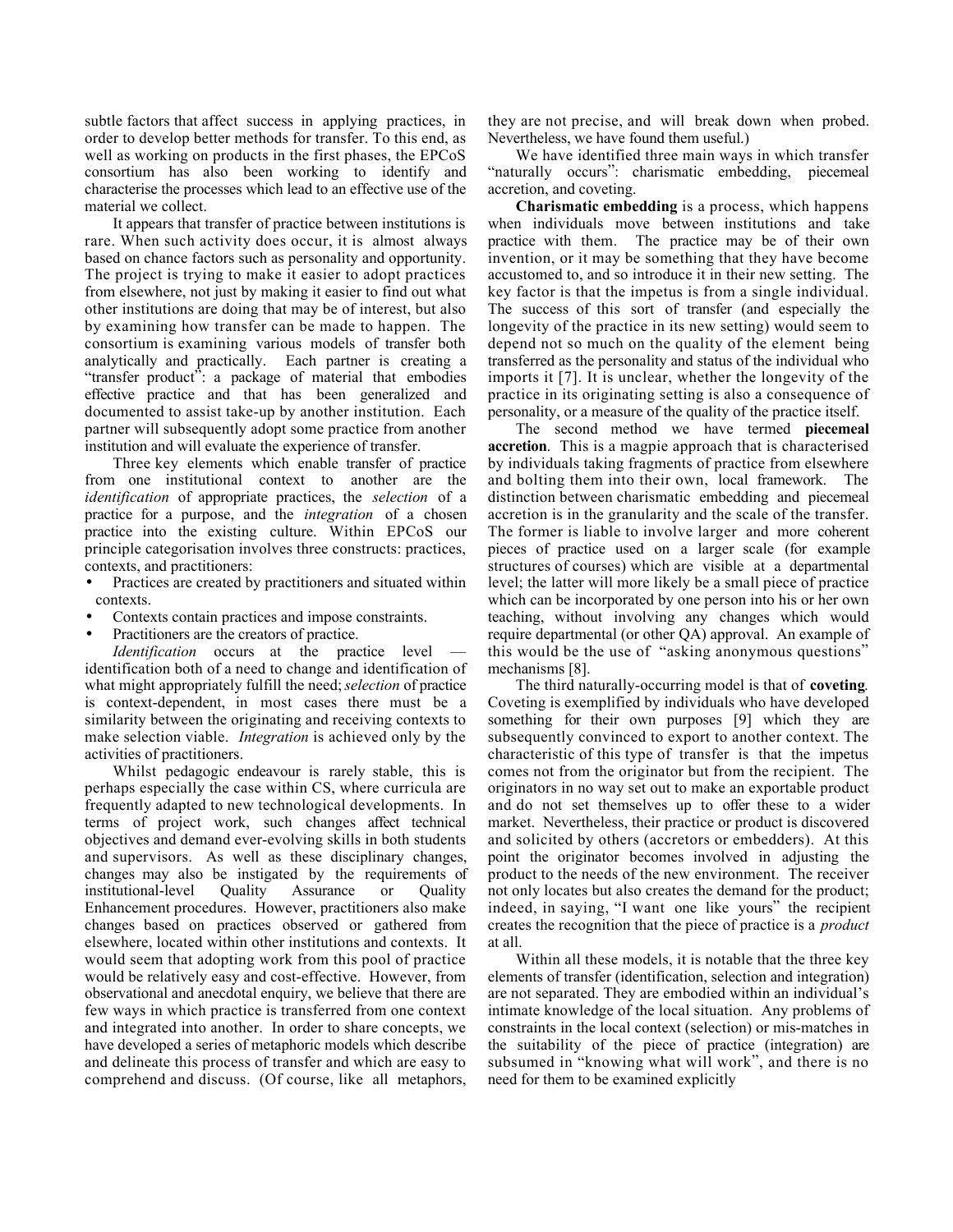First is the metaphor of **surgeon**. In this model the surgeon deals with a donor (which might possess any piece of appropriate practice in any institutional context) and a recipient. The recipient is responsible for the identification of the need, the surgeon for the identification and selection of practice from a donor. The surgeon makes every effort to ensure successful integration by matching the contexts and constraints of both parties. The donor provides the essential element of practice, but plays no role in the exchange. (The surgeon must try not to kill either patient.). A modified version of this metaphor is that of **honest broker** where a middle-man acts between two parties. The recipient identifies the need, the broker identifies and makes a selection (or series of selections) but a broker offers no guarantees, and has no further role in the transfer. Integration is therefore the responsibility of the recipient and donor jointly.

Second is the metaphor of **vendor,** who stands between **supplier** and **buyer**. Here the responsibilities are shifted. The vendor pre-selects and packages the practice of the supplier (the original context of the practice selected for transfer) before the need (or type of practice) is identified. The packaging is undertaken in such a way as to either make the practice largely context-independent, or to identify explicitly the constraints which it requires (providing a label of ingredients, as it were). The vendor does not examine the constraints of the buyer's context, but expects the buyer to be aware of them and to take account of them in selecting an appropriate product for integration. (The vendor-buyer half of this process can be compared to the existing practice of piecemeal accretion; in the accretion models, it is the accretors who take the practice "as found" or themselves adapt it for their local conditions.) What a vendor has to offer is a **bundle** of material, which may come from one source or many sources, but which is extracted as far as possible from the originating context and does not require the transfer of other practices and materials to make it work.

#### **Explication of Context**

Collecting, collating and making available the raw materials—comparable instances of project work practice, and models of transfer—are essential pre-requisite steps. However, to engage in *effective* transfer, the work of EPCoS is to go beyond simple comparison; this involves a close consideration of the contexts in which practices are situated. A bundle is created from a candidate piece of practice, identified by matching focal characteristics to need. However, identification and selection does not guarantee transferability. For successful transfer to take place either the practice must be context-independent, or the original and target contexts must be compatible. These requirements mean that we must be able to describe context in a way that exposes the features which affect transfer.

To adopt a practice from another institution (or context), it is necessary not only to know what it is, but also on what it depends. For example, the assessment methods of a particular example of project work might be inseparable from

the specific deliverables required. We call this sort of relationship a **critical dependency**: one piece of practice cannot be taken without the other. Alternatively, a piece of practice may not be completely dependent on another but should (due to institutional or historical circumstance or due to deliberate and specific design) be considered for transfer along with other, associated, aspects. For example, the group allocation methods used might be (in the originating context) tightly connected to the scale of the project, but they could be adopted for a smaller-scale endeavour. We call this sort of relationship a **critical adjacency**: whilst each piece of practice can be taken individually, they were closely related in their originating context and should be viewed together.

The uncovering of these adjacencies and dependencies requires good local knowledge, is time-consuming and sometimes troublesome; this is especially so when instances are "home grown" and aspects have evolved over time and now appear to be interwoven and interdependent. The unpicking and uncovering of these adjacencies and dependencies in the creation of the bundles is one of the major benefits of EPCoS later-phase products. This benefit accrues to EPCoS because of the luxury of our position. Within a normal academic life, whilst there is time and space to notice and comprehend local pedagogic problems, and possibly there is time to search for some better alternative, there is seldom time to search for constraints and eliminate (or recognise and adopt) them. Yet this is the reality of fitness for purpose. (It is our hope and expectation that, in the latter phases of EPCoS we will be able to refine procedures for the identification of constraints so that the work of categorizing context can be made less labourintensive.)

Thus we can see that consideration of constraints provides a package that encompasses "fitness for purpose", and once such a package is fully identified in this way, it can be transferred. However, the vehicle of transfer and the primary responsibility for integration is always (and only) with practitioners.

#### **Conclusion**

It seems clear even in the preliminary use of early drafts of the Atlas and Catalogue by members of the consortium that they are powerful resources for learning about, understanding, and reflecting on project work practice. Technology makes the catalogue more usable, providing tailored access, fast selection and juxtaposition, and the potential for an extensible, updateable, distributed resource.

Our work has been situated solely within the area of Higher Education. However, the level of abstraction of the ideas represented in our models of transfer and our developing methods for identifying constraints in contexts may prove to have a wider applicability. Other (professional and industrial) domains also have needs to transfer "best practices" from one area to another and quite often these transfers are in the areas of project management and project work. One element of the latter phases of EPCoS will be to